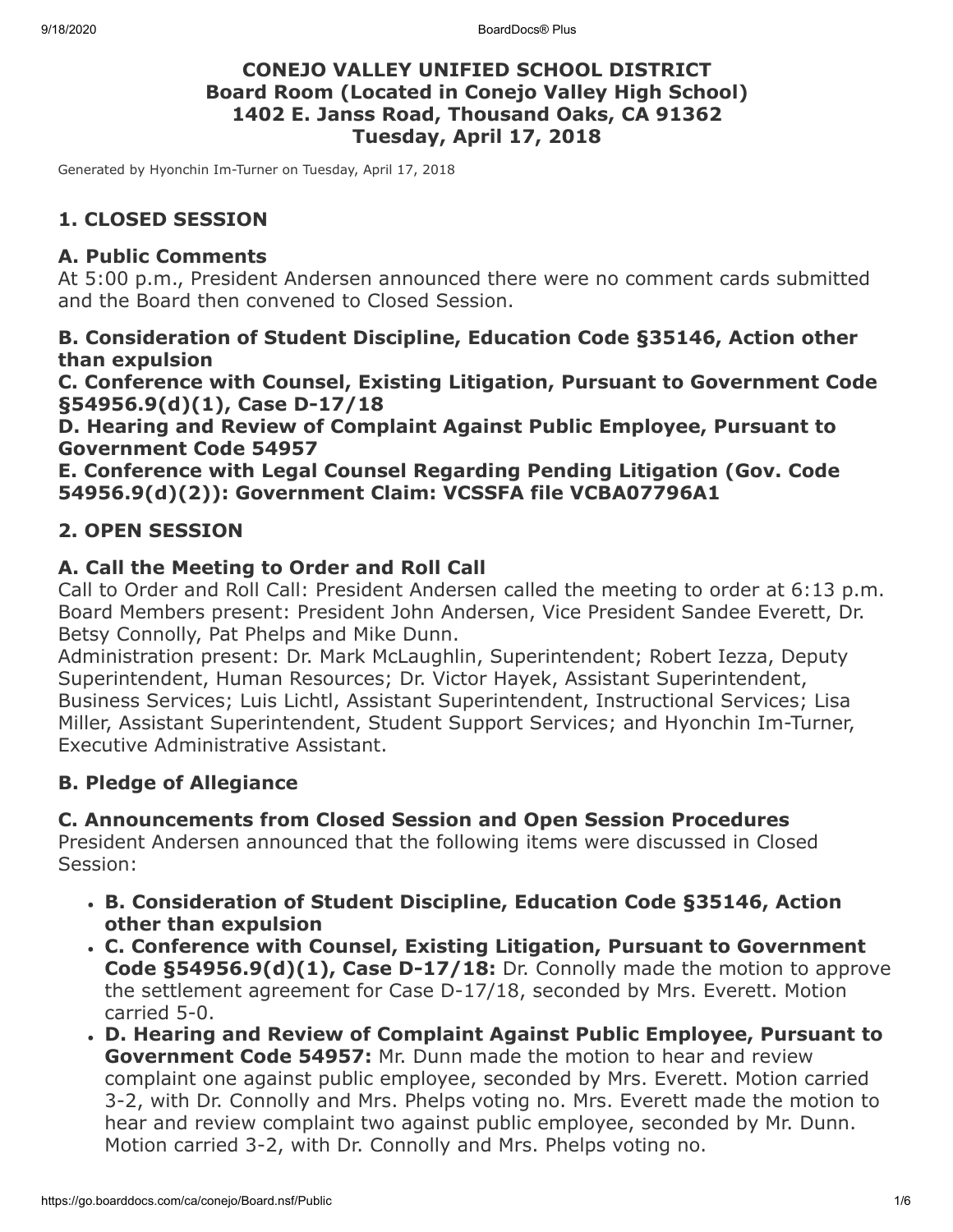**E. Conference with Legal Counsel Regarding Pending Litigation (Gov. Code 54956.9(d)(2)): Government Claim: VCSSFA file VCBA07796A1**

### **D. Approval of the Agenda**

Mrs. Phelps made the motion to approve the Agenda, seconded by Mr. Dunn. President Andersen asked if there was any discussion, which there was none. Motion carried 5-0.

### **E. Comments - Public**

President Andersen announced there were three comment cards submitted:

- Mary Anne Van Zuyle spoke about Board Bylaw 9310 and asked the Board if previous policy procedures will be addressed.
- Nick Quidwai requested that public comments begin at the start of the meeting then commented on meeting procedures and the District website.
- Lee Ann Holland spoke about the first SEDAC (Special Education District Advisory Committee) meeting.

### **F. Comments - Board of Education**

Mrs. Phelps announced recent news of Barbara Bush's passing. Mrs. Everett spoke about attending a Coalition For Substance Abuse Prevention (CFSAP) event and a few upcoming CFSAP events. She then elaborated on the experience provided to parents, which involves walking through a home with various scenarios and reenactments involving alcohol and drug abuse by teenagers. Mrs. Everett then spoke about the DAC, GATE DAC and SEDAC meetings. Mrs. Everett went on to speak about meeting with the Boy Scouts and answering many of their questions as they were engaging to earn their merit badges. Mr. Dunn spoke about the April Teacher of the Month, Shannon Baranski, from Sequoia. He then went on to congratulate Dr. McLaughlin on his receiving the COLVOP (Conejo, Las Virgenes, Oak Park) Leadership award and also to Newbury Park High School as they celebrate their 50th Anniversary in an upcoming celebration. Mr. Dunn spoke about NPHS's state and national ranking then congratulated Sycamore Canyon on being awarded as a 2018 California Distinguished School. Mr. Andersen provided a brief description of ACSA (Association of California School Administrators) then went on to recognize Joe McHugh, Maintenance and Operations Electrician, and read a portion of the letter Mr. McHugh received from Glen Infuso, Director of Maintenance and Operations, on the work he performed. He then thanked Mr. McHugh on behalf of the Board.

### **G. Comments - Superintendent**

Dr. McLaughlin gave a shout out to Jackie B., host of podcast at Sequoia, for having him as a guest on the podcast and thanked Sequoia staff for the giftbasket of socks.

# **3. ACTION ITEMS – GENERAL – HUMAN RESOURCES**

### **A. Receipt of the 2017-2018 Proposal for Reopener Collective Bargaining Negotiations Co-Submitted by the Conejo Valley Unified School District and the United Association of Conejo Teachers (UACT)**

Mrs. Phelps made the motion to approve, seconded by Mr. Dunn. President Andersen asked if there was any discussion, which there was none. Motion carried 5-0.

### **B. Approval of Agreement Between the Conejo Valley Unified School District and Grand Canyon University - Student Teacher Program**

Dr. Connolly made the motion to approve, seconded by Mrs. Phelps. President Andersen asked if there was any discussion, which there was none. Motion carried 5-0.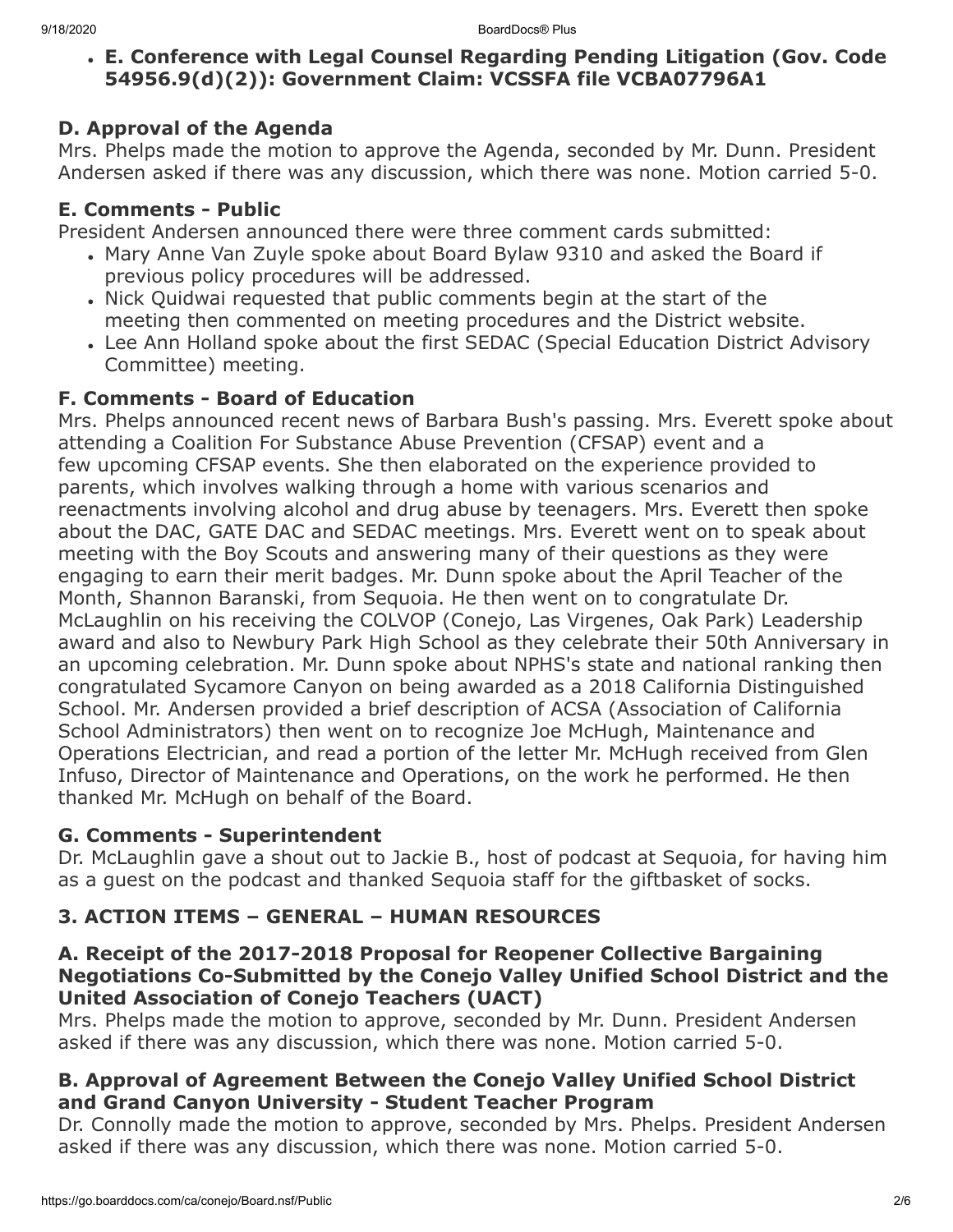**C. Approval of Resolution #17/18-14: Termination of Certificated Employees** Mr. Dunn made the motion to approve, seconded by Dr. Connolly. President Andersen asked if there was any discussion, which there was none. Motion carried 5-0.

## **4. ACTION ITEMS – GENERAL – INSTRUCTIONAL SERVICES**

## **A. Approval of Amendments to Board Policy and Administrative Regulation 5141.52 - Suicide Prevention**

Dr. Connolly made the motion to approve, seconded by Mrs. Everett. President Andersen asked if there was any discussion. Dr. Connolly commented on conversations with Mr. Lichtl regarding this policy, then invited him to explain to the Board the notes in italics. Mr. Lichtl then explained additional language and its annotation. Dr. Connolly clarified how language suggestions outside of GAMUT's recommendations would come forward in the future. Further discussion took place on annotating CSBA and staff recommended changes. Motion carried 5-0.

## **B. Approval of Amendments to Board Policy 6146.1 - High School Graduation Requirements**

Mr. Dunn made the motion to approve, seconded by Mrs. Everett. President Andersen asked if there was any discussion. Dr. Connolly acknowledged Mr. Lichtl's bold and italicized text, listing of alternative pathways showing the District's intent and clarification of Mathematics. She went on to ask about mathematics transcript credits and requirements to which Mr. Lichtl responded. Motion carried 5-0.

### **C. Approval of Amendments to Administrative Regulation 6173.1 - Education for Foster Youth**

Mrs. Phelps made the motion to approve, seconded by Mr. Dunn. President Andersen asked if there was any discussion, which there was none. Motion carried 5-0.

# **5. ACTION ITEMS – GENERAL – BUSINESS SERVICES**

### **A. Resolution #17/18-15: Authorizing the Borrowing of Funds for Fiscal Year 2017-2018 and the Issuance and Sale of One or More Series of 2018-2019 Tax and Revenue Anticipation Notes (TRANs)**

Mr. Dunn made the motion to approve, seconded by Dr. Connolly. President Andersen asked if there was any discussion, which there was none. Motion carried 5-0.

# **B. 2018-19 District Fee Review: School Lunch Menu Pricing**

Mrs. Phelps made the motion to approve, seconded by Dr. Connolly. President Andersen asked if there was any discussion, which there was none. Motion carried 5-0.

# **C. 2018-19 District Fee Review: Civic Center Fees**

Mrs. Phelps made the motion to approve, seconded by Dr. Connolly. President Andersen asked if there was any discussion, which there was none. Motion carried 5-0.

# **D. 2018-19 District Fee Review: Transportation Fees**

Dr. Connolly made the motion to approve, seconded by Mrs. Everett. President Andersen announced there was one comment card submitted:

Nick Quidwai spoke about a previous increase in fees and experiences in his family and other District families.

President Andersen asked if there was any discussion. Dr. Connolly asked about a law on the distance allowed before District is required to provide transportation to which Dr. Hayek clarified the District is not required to provide transportation. Mrs. Phelps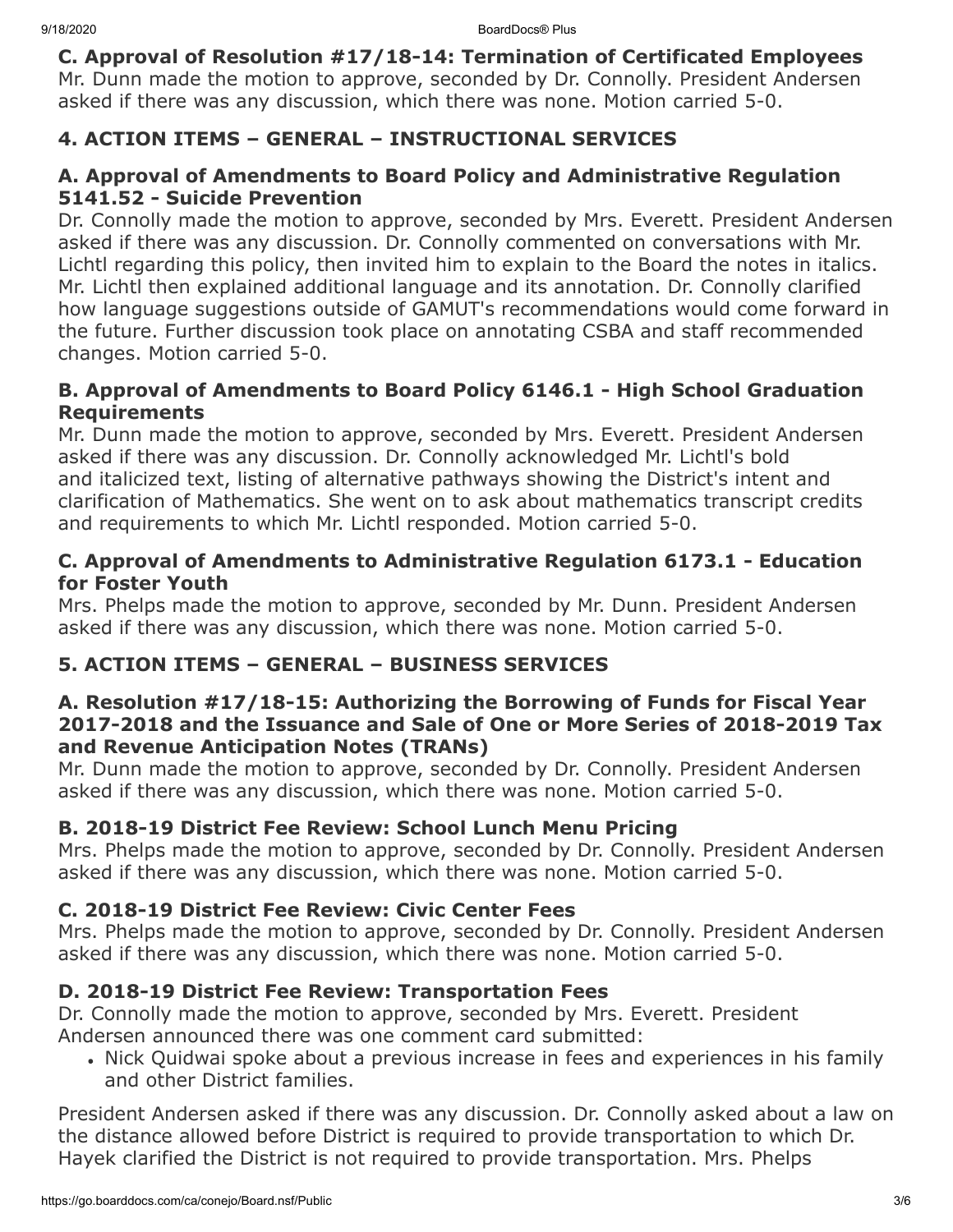commented that in the past, if a student lived withing eight-tenths of a mile, the District did not provide transportation and that student had to walk to school.Mrs. Everett inquired about the fluctuation of the rates to which Dr. Hayek responded. Motion carried 5-0.

## **E. Approval of Agreement with the Ventura County Office of Education/Career Education Center**

Mr. Dunn made the motion to approve, seconded by Dr. Connolly. President Andersen asked if there was any discussion, which there was none. Motion carried 5-0.

# **6. ACTION ITEMS – CONSENT**

# **A. Approval of Minutes**

- **B. Personnel Assignment Orders**
- **C. Parent Support/Booster Organization Reauthorization: NPH Boys Basketball**
- **D. Stipulated Agreement Student #6-17/18 SA**
- **E. Stipulated Agreement Student #7-17/18 SA**
- **F. Approval of Settlement Agreements OAH Case Number 2018010218 and OAH Case Number 2017120251 and 2017120033**
- **G. Approval of Purchase Order Report (PO's exceeding \$5,000)**
- **H. Approval of Transfer of Funds For March 2018**
- **I. Approval of Warrants March 2018**
- **J. Disposal of Surplus and Obsolete Equipment**
- **K. MEASURE I Notice of Completion(s)**

## **L. MEASURE I: Award of Contracts - Under the Guidelines of California Uniform Public Construction Cost Accounting Act (CUPCCAA)**

### **M. MEASURE I: Change Order #1 - HVAC Replacement - Ladera Elementary School - Brannon, Inc. dba Smith Electric**

# **N. Approval of Quarterly Report on Williams Uniform Complaints**

Mrs. Phelps made the motion to approve the Consent Agenda, seconded by Mrs. Everett. President Andersen asked if there was any discussion, which there was none. Motion carried 5-0.

# **7. INFORMATION/DISCUSSION ITEMS – GENERAL – HUMAN RESOURCES**

# **A. No Items.**

### **8. INFORMATION/DISCUSSION ITEMS – GENERAL – INSTRUCTIONAL SERVICES**

**A. Approval of Amendments to Board Policy 6162.5 - Student Assessment** President Andersen asked if there was any discussion, which there was none.

# **9. INFORMATION/DISCUSSION ITEMS – GENERAL – BUSINESS SERVICES**

# **A. No Items.**

# **10. INFORMATION/DISCUSSION ITEMS - GENERAL - BOARD OF EDUCATION**

## **A. Second Read - Review of Board Bylaw 9200 - Limits Of Board Member Authority**

President Andersen announced there was one comment card submitted:

Nick Quidwai commented on the lack of Board President authority in this bylaw.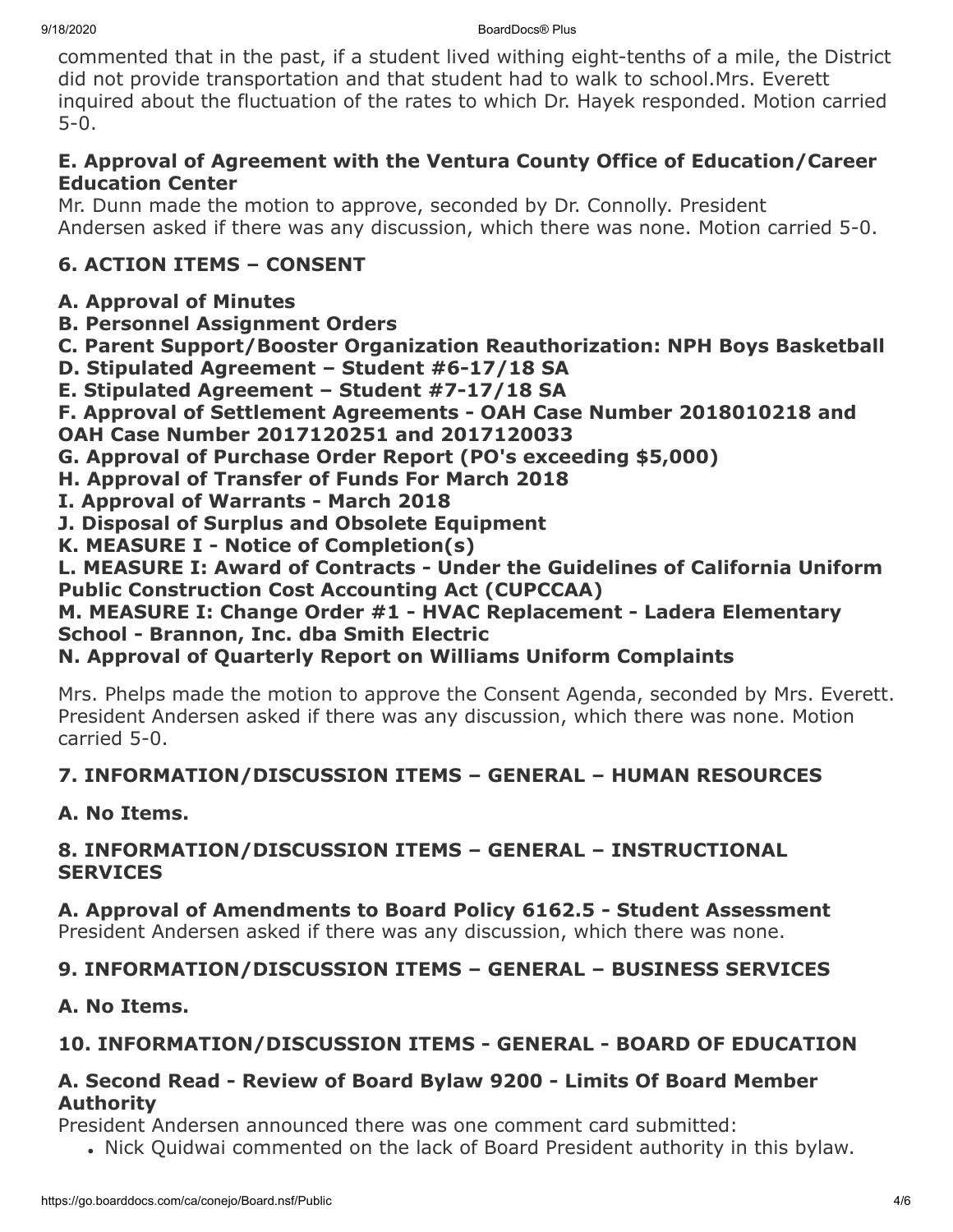President Andersen spoke about bylaws on Board member offices and bringing all bylaws back at lease once more for review.

## **B. Second Read - Approval of Replacement of Board Bylaw 9220 - Board Member Qualifications (previously titled Governing Board Elections)**

President Andersen asked if there was any discussion. Mrs. Phelps inquired on choosing the options to which Mr. Andersen confirmed. Mrs. Phelps then spoke on her preference for option two, which is the at-large voting method. Board members were in agreement with option two. Dr. Connolly suggested strikeouts for the final review to which Mr. Andersen agreed. Dr. Connolly confirmed her preference for option two as well, with options one and three being struck. The Board then had discussion on the number of words in the candidate ballot statement and asked staff to contact the County Elections office to verify the Board's discretion on the word count. They then agreed on option two for Statement of Qualifications, which is to have the candidate pay for the publication of a statement of qualifications. The Board then went on to have discussion on The Votes in Board Member Elections and further elaborated on options the Board has when the elections result in a tie. They went on to discuss runoff elections and asked staff to inquire with the County Elections office on the approximate cost to the District to hold a runoff election. Dr. Connolly then went on to explain the appeal of option three, a runoff election, and provided an example of when it would be beneficial to hold a runoff election. Mrs. Phelps commented on the possibility of the community supporting the decision to approve a runoff election.

#### **C. Second Read - Approval of Amendments to Board Bylaw 9222 - Resignation** President Andersen asked if there was any discussion, which there was none.

### **D. Second Read - Approval of Amendments to Board Bylaw 9223 - Filling Vacancies**

President Andersen asked if there was any discussion. Dr. Connolly inquired about the resignation of a Board member and the following timelines for filling that vacancy. The Board then viewed page three, Timelines for Filling a Vacancy, and discussed the process of actions to take place when a vacancy occurs.

### **E. First Read - Approval of Amendments to Board Bylaw 9224 - Oath or Affirmation**

President Andersen asked if there was any discussion, which there was none.

### **F. First Read - Approval of Amendments to Board Bylaw 9230 - Orientation (previously Board Candidate Orientation)**

President Andersen asked if there was any discussion. Mrs. Phelps inquired with staff about the orientation and commented on needing more staff involvement rather than leaving the process to CSBA to which Dr. McLaughling responded. Mrs. Everett spoke about her orientation experience with the previous Superintendent. Mr. Andersen then spoke about his orientation experience with another previous Superintendent. Dr. Connolly commented on the County Office of Education's increasing their role in the orientation and then suggested changing the "shalls" to "mays." Mr. Andersen commented on how soon orientations should take place and inquired if they should take place in open session to which Mr. Andersen responded. Mr. Andersen went on to voice his thoughts on this bylaw and suggested annual reviews of the Board.

### **G. First Read - Approval of Amendments to Board Bylaw 9240 - Board Training (previously Board Development)**